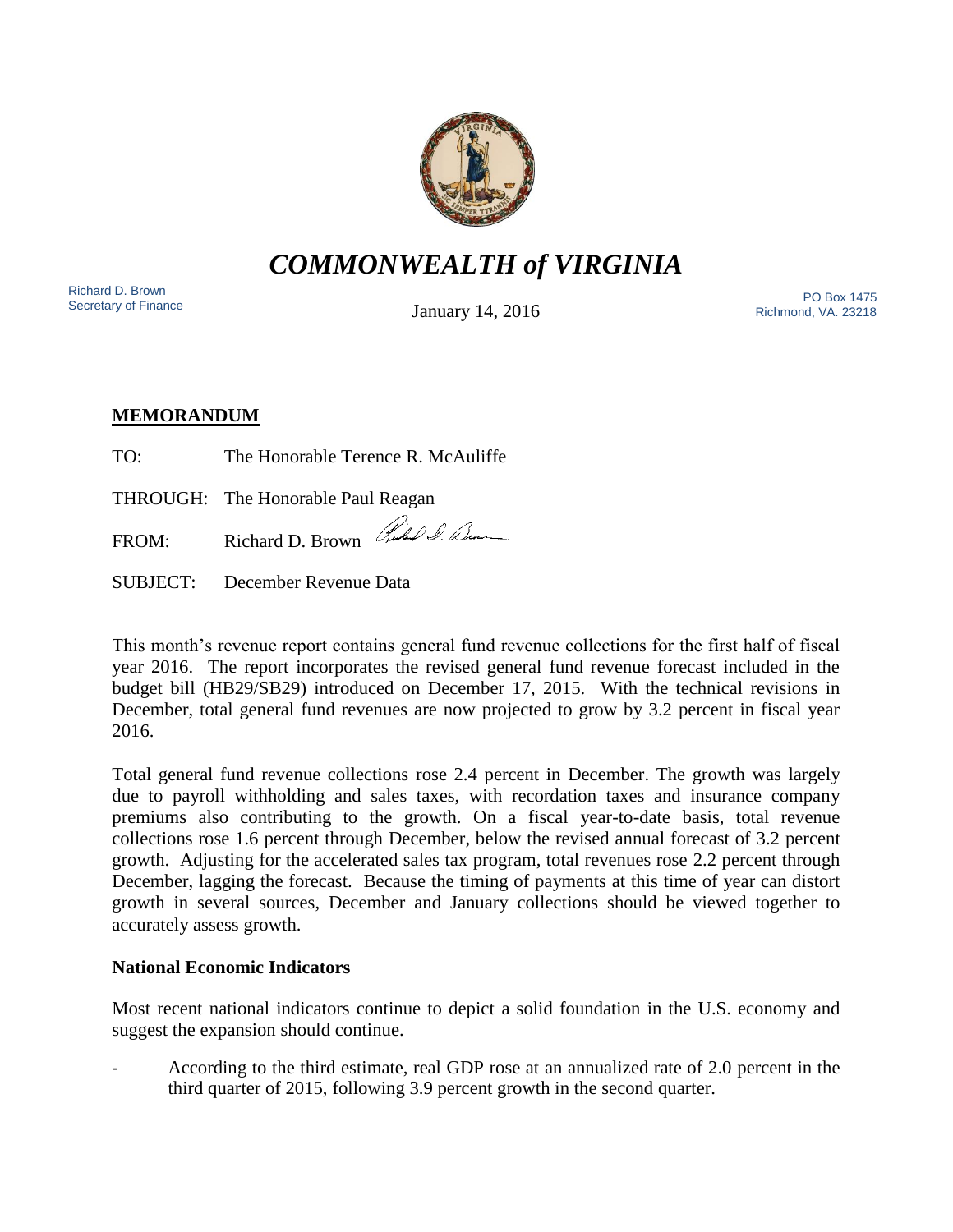- Conditions in the labor market improved in December. Payroll employment rose by 292,000 jobs, exceeding expectations. Further, the October gain was revised from 298,000 to 307,000 and the November gain was revised from 211,000 to 252,000. In a separate report, the unemployment rate remained unchanged at 5.0 percent as more workers entered the labor force.
- Initial claims for unemployment fell by 10,000 to 277,000 during the week ending January 2. The four-week moving average fell by 1,250 to 275,750. The low level of claims is consistent with a healthy job market.
- The Conference Board's index of leading indicators rose 0.4 percent in November, above expectations. Five of the ten components increased.
- The Conference Board's index of consumer confidence rose from 92.6 to 96.5 in December. Both the present conditions and expectations components increased for the month.
- Activity in the manufacturing sector slipped in December, with the Institute of Supply Management index falling from 48.6 to 48.2.
- The CPI was unchanged in November after rising 0.2 percent in October and stands 0.4 percent above November 2014. Core inflation (excluding food and energy prices) increased 0.2 percent in November and is 2.0 percent above a year ago.
- At its December meeting, the Federal Reserve announced that it is increasing the federal funds target rate by 25 basis points to the range of 0.25 to 0.5 percent, the first rate hike in nine years.

# **Virginia Economy**

In Virginia, payroll employment rose 1.3 percent in November from November of last year. Northern Virginia posted growth of 1.7 percent, Hampton Roads grew 0.7 percent, and Richmond-Petersburg was unchanged from last year. The seasonally adjusted unemployment rate was unchanged at 4.2 percent in November, after declining the previous four months. The unemployment rate is down 0.6 percentage point from November of last year.

The Virginia Leading Index rose 0.4 percent in November after rising 0.2 percent in October. Auto registrations and the U.S. leading indexes improved in November while initial claims increased. Future employment was little changed. The indexes increased in all eleven metropolitan regions in November.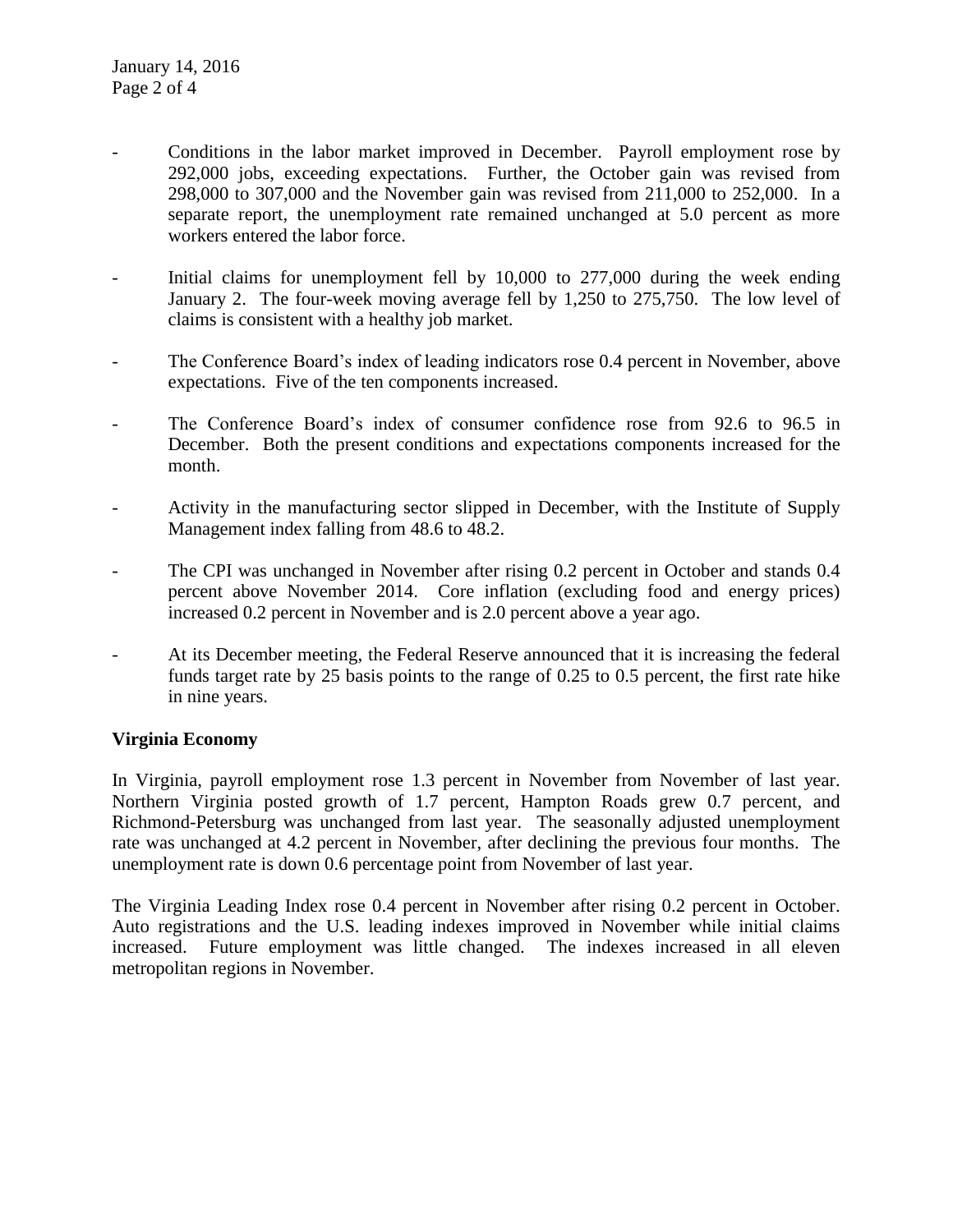January 14, 2016 Page 3 of 4

# **December Revenue Collections**

Total general fund revenue collections rose 2.4 percent in December. The growth was largely due to payroll withholding and sales taxes, with recordation taxes and insurance company premiums also contributing to the growth. On a fiscal year-to-date basis, total revenue collections rose 1.6 percent through December, below the revised annual forecast of 3.2 percent growth. Adjusting for the accelerated sales tax program, total revenues rose 2.2 percent through December, lagging the forecast.

*Net Individual Income Tax (70% of general fund revenues)*: Through December, collections of net individual income tax rose 2.5 percent from the same period last year, trailing the revised annual estimate of 3.6 percent growth. Performance in each component of individual income tax is as follows:

*Individual Income Tax Withholding (63% of general fund revenues)*: Collections of payroll withholding taxes grew 3.5 percent for the month, topping last December's record as the largest collections month ever. Year-to-date, withholding collections are 2.3 percent ahead of the same period last year, trailing the revised annual estimate of 4.1 percent growth. The timing of year end withholding submissions and bonus-related withholding payments can distort monthly growth, so December and January must be considered together for an accurate assessment of growth in this source.

*Individual Income Tax Nonwithholding (17% of general fund revenues)*: Collections in this source were \$157.5 million in December compared with \$158.4 million in December of last year. Year-to-date, collections for the first half of the fiscal year rose by 4.4 percent, ahead of the annual estimate of 1.9 percent growth.

December and January are significant months for collections in this source, and receipts can be distorted by the timing of payments. Taxpayers have until January 19 to submit their fourth estimated payment for tax year 2015 and some of these payments are received in December. A clearer assessment of growth will be possible at the end of January, when all quarterly payments have been received.

*Individual Income Tax Refunds*: December is not a significant month for refund activity, as it concludes tax year 2014 refund processing. Through December, the Department of Taxation issued \$288.7 million in refunds compared with the first-half estimate of \$301.1 million.

*Sales Tax (19% of general fund revenues)*: Collections of sales and use taxes, reflecting November sales, rose 4.1 percent in December. November represents the beginning of the holiday shopping season and a clearer assessment of the season will be possible after receiving December sales tax payments due in January. On a year-to-date basis, collections have risen 1.2 percent, trailing the annual estimate of 5.0 percent growth. Adjusting for the accelerated sales tax program, sales tax collections have grown by 4.5 percent year-to-date, lagging the forecast.

*Corporate Income Tax (4% of general fund revenues)*: December is a significant month for corporate income tax collections as quarterly estimated payments are due for most corporations.